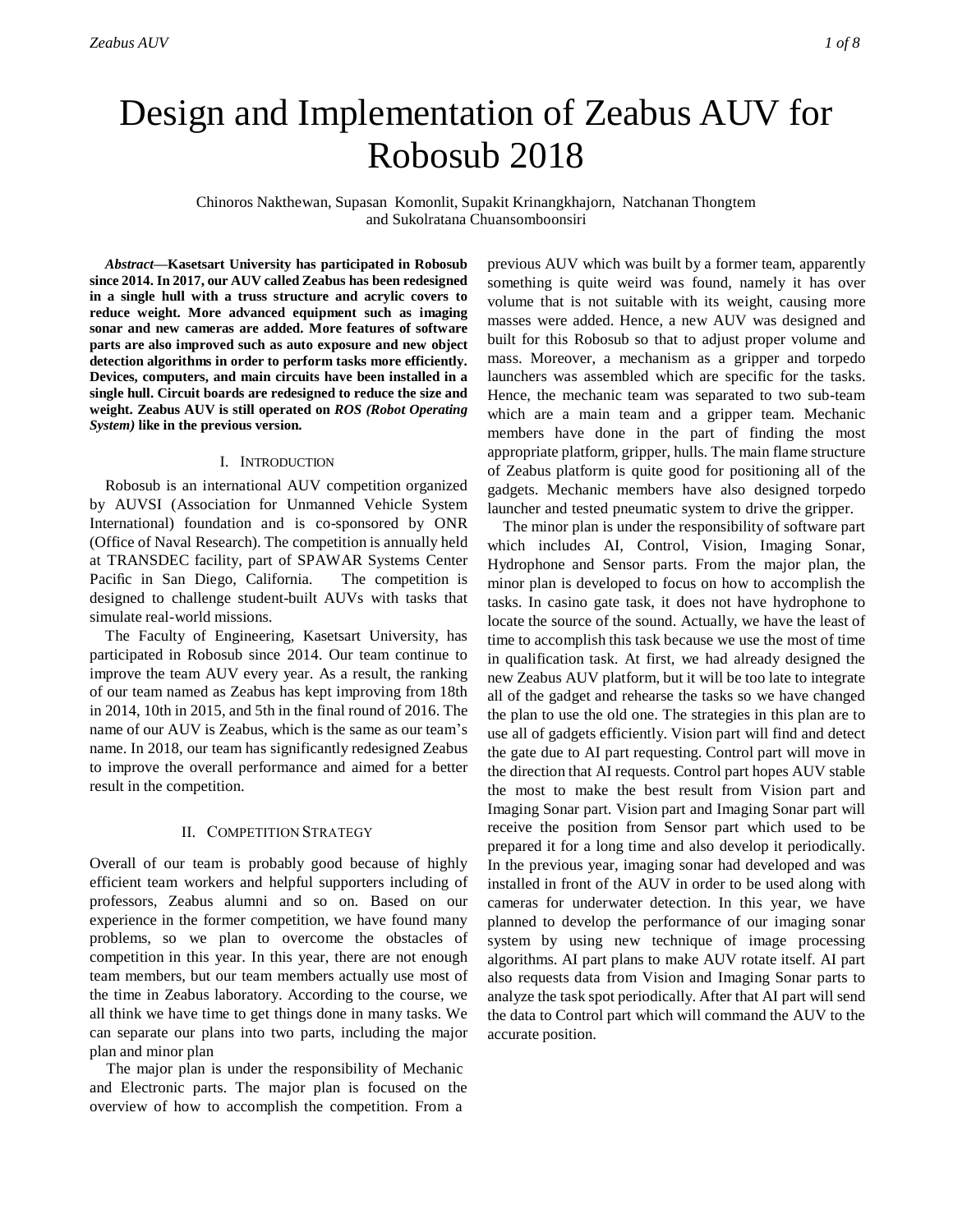# III. DESIGN CREATIVITY

# *A. Mechanical System Module*

As Fluid mechanic and Submarine Structure which are main issues to design AUV, in addition previous AUVs was used be prototype to design the new AUV, it was mixed each good point and also added other creativity as well*.*

Thereby, the AUV has 8 thrusters which produce force and toque as 6 degrees of freedom and we seek for the best performance AUV shape which concern on both pressure drag and viscous drag, it has small diameter and long length so that to minimize the drag. Furthermore, its hull material is aluminum 6063 that was anodized which prevent corrosion and is specific for underwater vehicle. However, heavy battery has been a problem, in this case a problem was solved by choose AUV frame is aluminum profile which make our new AUV can be adjust weight along longitudinal and also is constructed easily. Especially, to complete the tasks, we choose pneumatic system to run the moving mechanism parts which compressed CO2 is utilized a gas within the system. The new Zeabus platform is shown in Fig. 1.



Fig. 1. Zeabus platform

As the task called "play slots", the torpedo launcher was design following torpedo length which was precisely calculated to has its density lower than water as 0.98 gram per cubic centimeter and also was coated by epoxy resin so that to has enough strength. The torpedo is launched by spring which was calculated sufficient k to produce an enough force that fire torpedo toward more than 1 meter under 5 meters in water. By this mechanism comprised of a latch and a pneumatic valve which move the latch out then torpedo will be released. The new torpedo design is shown in Fig. 2.



Fig. 2. torpedo

Fort the 3 tasks, including Buy a gold ship, Roulette, and Cash in, the gripper was specifically designed, namely it can move in yaw-axis so that to griping the ball on the tray in the task called "Buy a gold chip" to drop on the tasks called "Roulette" and "Cash in", in this case 2 servos and 3 pneumatic cylinders is utilized to be moving mechanism in order to minimize carried torque on the gripper and operate in underwater and on surface as well. Moreover, the Zeabus gripper, of which its material are ABS, PETG, PLA, Flex, and PC, was manufactured by 3D-printer. This gripper shown in Fig. 3 is installed at the front of the AUV.



Fig. 3. Gripper

#### *B. Electrical System Module*

Electrical parts of Zeabus AUV are divided into several modules so that they can be manufactured, tested, maintained, or upgraded separately without affecting other subsystems. With this design concept, the system up-time can be maximized. Main design concerns of these modules are safety, ease of uses, low energy consumption, low weight, and high reliability. Also, the sizes of these modules must be fitted in limited installation areas. Electrical modules

implemented on Zeabus are shown in Fig. 4 and listed as follows.

#### *1) Power distribution modules*

This module mainly transfers the power from batteries to all other modules. The module is able to protect the overall system when an overcurrent is drawn. The module will shut down the whole system if the emergency switch is activated. The power distribution module also includes many isolated voltage regulators to supply power to sensors, computers, and other modules that require a stable power source.

#### *2) Thruster controller module*

This module controls all 8 thrusters by receiving commands from an on-board computer and generates control signals to Electronics Speed Controllers (ESC).

*3) Communication bridge module*

This module converts signals from serial ports to USB in order to connect serial communication to an on-board computer. This module also provides signal isolation on transmitted and received signals to reduce communication noises.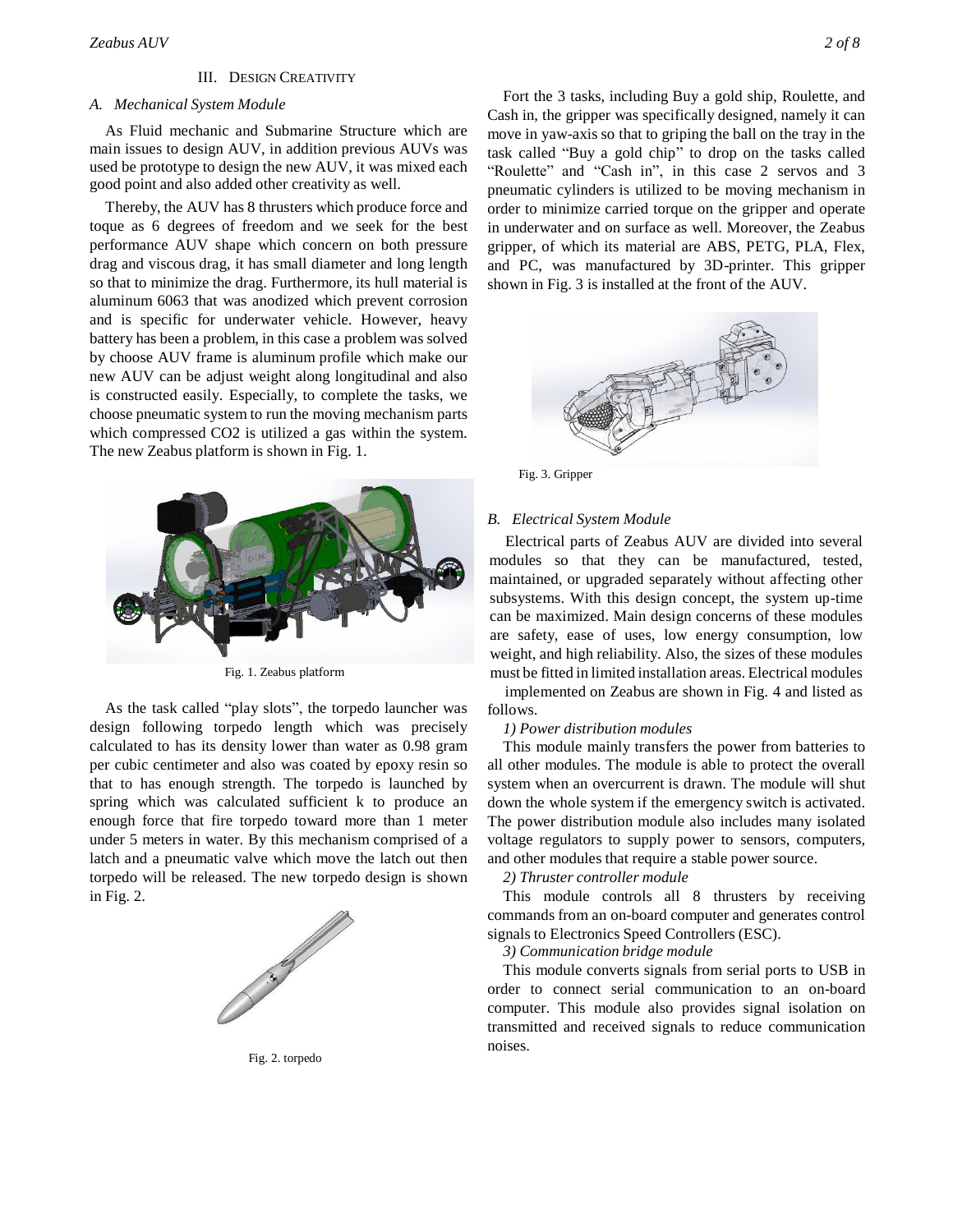

Fig. 4. Electrical modules and connections

#### *C. Software overview*

The Zeabus software system is composed of:

*1) Mission planner group module*

This part decides a plan, a path, and a direction of the AUV.

*2) Control system module*

The control system module is used to control thrusters. The main control algorithm used on this module is the PID.

*3) Vision system module*

The vision system module is used when the AUV has to navigate by using visual data fromcameras or imaging sonar.

*4) Imaging Sonar System Module*

The imaging sonar system module is used when the AUV has to navigate by using visual data from sonar

*5) Hydrophone Processing Module*

The hydrophone processing module is used when the AUV has to navigate by listening the pinger

In mission planner group module shown in Fig. 5, there are several submodules including sensor fusion, mission planner, path planner, and trajectory generator. Sensors, such as IMU, cameras, and hydrophones, send data through communication channels, and then the sensor fusion software module fuses all data together in order to process in the next step. This module also checks the power for operations. The mission planner module uses the fused data to select a strategy to perform tasks based on different criteria. Once the strategy is decided, the path planner module generates the robot path according to the strategy. The trajectory generator then generates actuator trajectories such that the robot will follow the generated path. These

trajectories are used as control goals for actuators such as thrusters. Other peripheral devices such as grippers, torpedo launchers, and lamps will be activated based on trajectories generated according to the strategy chosen.



Fig. 5. Mission planner group module.

Our mission planner module is written by Python. Mission planner connects with other systems by ROS (Robot Operating System). When an AUV is performing a task, mission planner acquires and processes data from nodes. After processing, mission planner commands each node to perform the task. This process is repeated until the AUV finishes a task.

In control system module we use offset for tuning PID to make it easier and make AUV more stable. In a part of PID control concept shown in fig. 17 is used to stabilize the depth and handing of our vehicle. The controller receives data from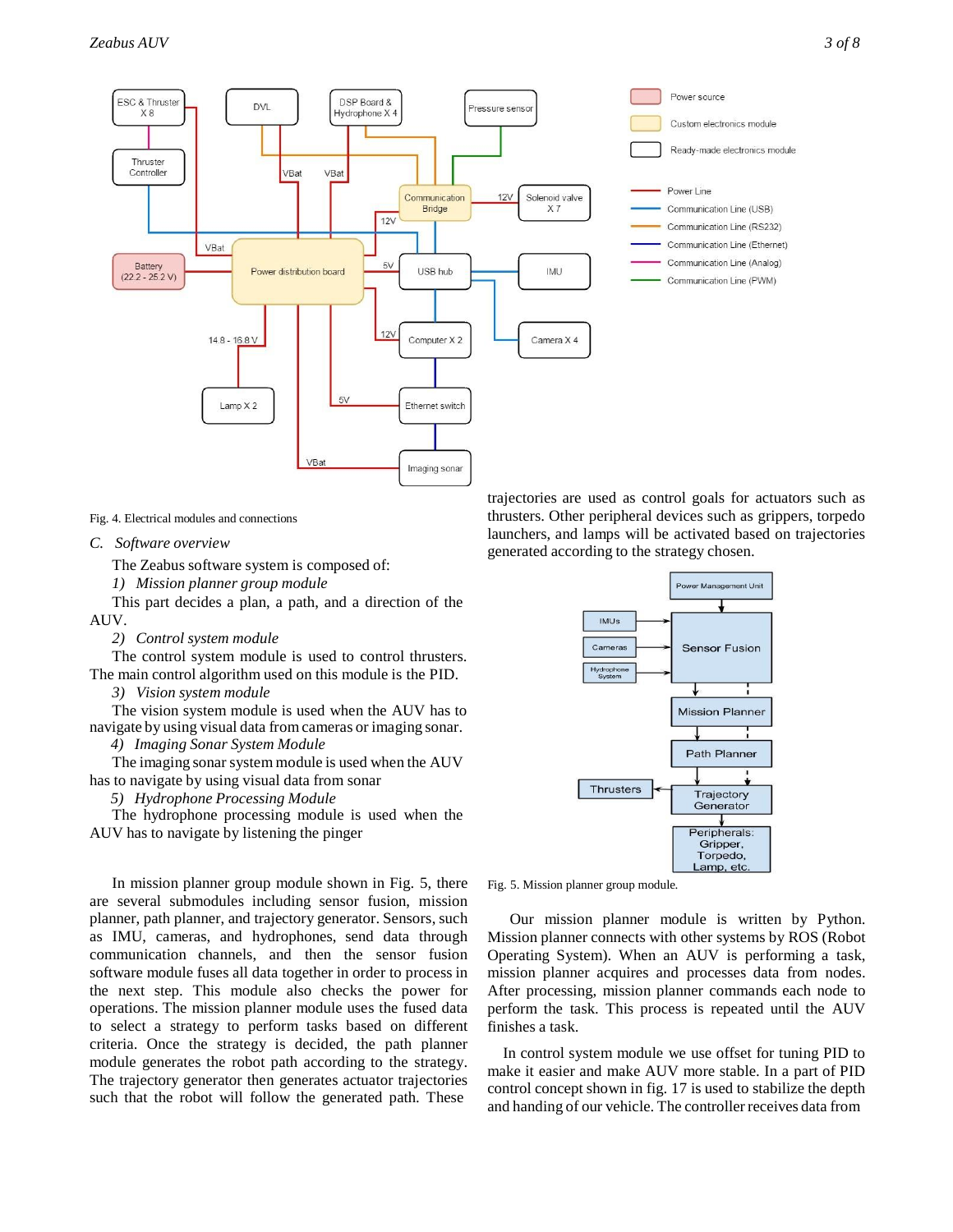sensor (IMU, DVL, and pressure sensor) and uses fusion framework from ROS, of which Unscented Kalman Filter (UKF) [2] is utilized in order to combine all measured data, that estimates orientation, position, velocity and attitude of the AUV under the linear system, including outputs of quaternion called "Euler angle" is utilized to be angle estimates. Our robot self-stabilizing algorithm utilizes the estimated angle and the rate of change in angle. Eight thrusters, of which their outputs are precisely calibrated to make the vehicle move in the correct path in order to control the robot stability, are controlled in this process using the pulse width modulation (PWM).



Fig. 6. Block diagram of PID control algorithm

#### *D. Vision system module*

In vision system module IDS Ueye camera UI-3260CP-C-HQ Rev. 2 is used in Robosub competition this year. Our vision system is written by using OpenCV library in Python, Image processing algorithms on AUV are designed for the following tasks that have 3 steps are shown in Fig. 7 and listed as follows.



Fig. 7. The block diagram of the vision system module in object detection

# *1) Image Enhancement*

This step images are reduced noise by image blurring that is convolving the image with a low-pass filter kernel. We use Gaussian Filtering and Median Filtering. After noise reduction, Our images are converted to Grayscale and enhancement that the process can sharpen, brighten, and making it easier to detection by CLAHE (Contrast Limited Adaptive Histogram) or Histogram equalization then are converted to HSV.

# *2) Color detection*

The color detection module uses colors that are indexed in HSV (Hue-Saturation-Value) color space because HSV is easy to represent an index of colors by Hue values. After images are acquired from AUV cameras, the imaging data are converted to HSV. The index of colors is obtained by using a user interface to capture an image and record a range of colors.

#### *3) Shape detection*

In this algorithm, we assumed that a group of pixels has already been detected in an image by extracting desired colors using a color detection algorithm. The detected groups of pixels is called "blob". Our shape detection algorithm extracts a simple geometric form of an object by using mathematical geometry based on probabilistic and statistical algorithms. The result that contains centroid, area, or angle.

In Imaging sonar system module Blueview m900-130 series Imaging Sonar is used in Robosub competition this year. Imaging sonar is capable of long distant underwater object detection and tracking. The goal of the imaging sonar is assist the navigation subsystem is finding out the target underwater. The imaging sonar transmits the audio pulses and receives the echo from the surrounding environment. The image is formed from the time-delay, direction of the echo and signal power. It can also detect the objects in the inconvenient vision which can help vision and AI parts for detection and tracking the objects. Our imaging sonar system module is written by C++ and python languages. We can separate the programming in two main parts including of detection and tracking the position of the objects. The whole algorithms is given in Fig 8



Fig. 8. The block diagram of the imaging sonar module in object tracking

In hydrophone processing module is designed for searching an acoustic signal from the pinger. The detector is mounted under the AUV platform to measure wave heights and periods from four hydrophones as input signals. The signals are amplified before being analyzed. Location output data are then provided.

The software methodology for hydrophones carries out six steps:

#### *1) Sampling*

This step is the beginning of the processing where the analog signal is converted to a digital signal.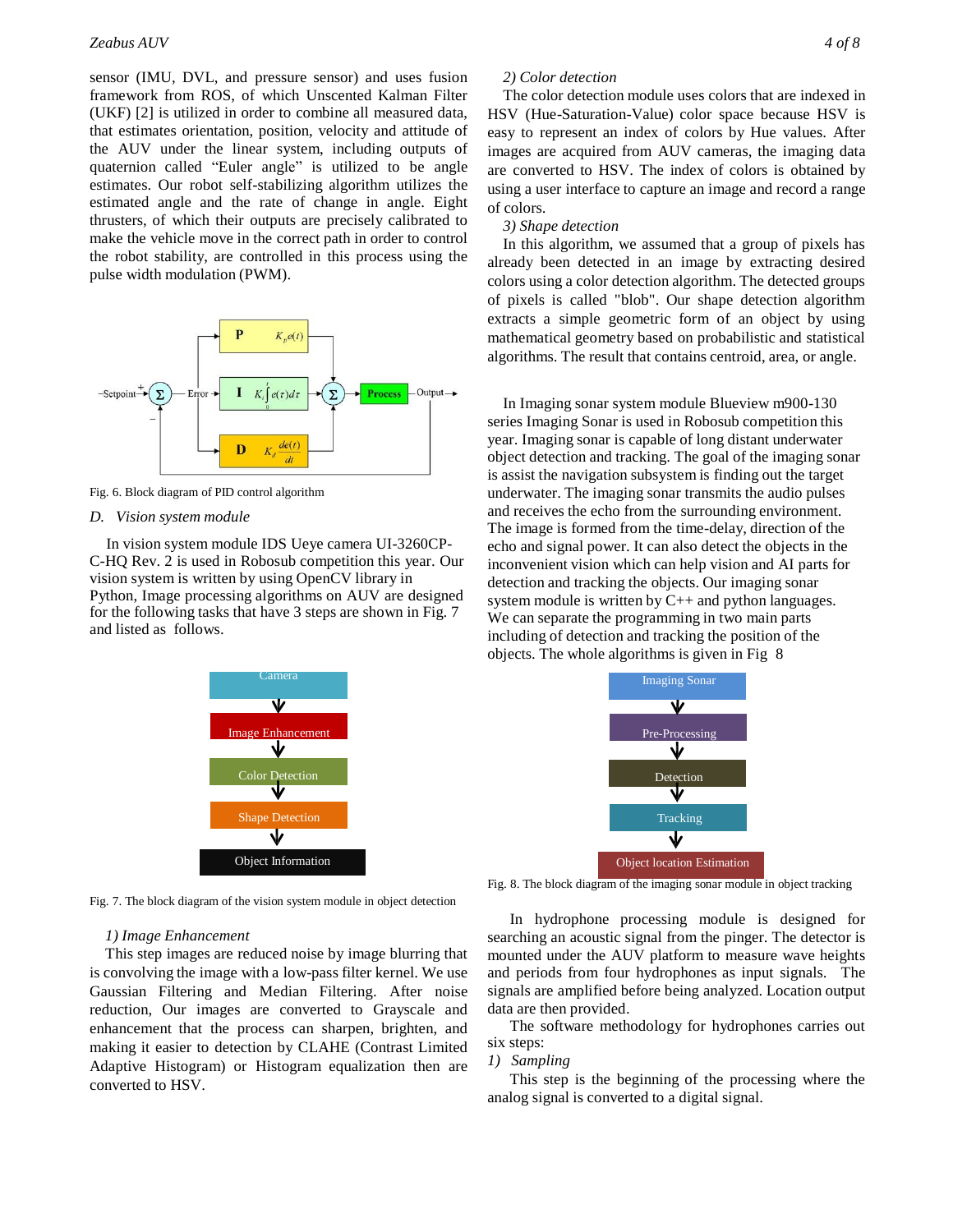# *2) Pulse detection and demodulation*

This step is used to detect the pinger pulses where they will be demodulated to a baseband signal. There are two thresholds used in the process, front and power thresholds.

# *3) Pinger pulse frequency estimation*

In the stage, our goal is to estimate the frequency of the transmitted pinger pulse to make sure the detected pulse frequency is equal the frequency of the transmitted pinger pulse that AUV listen. The fast Fourier transform (FFT) is applied to the detected pulses where the pinger frequency is associated with the frequency with the largest magnitude.

# *4) Delay time estimation.*

Since the pulse detection algorithm may not be perfect, and the pinger signal may arrive at hydrophone from different directions and time delays due to multipath nature of underwater sound propagation, the delay-time estimation is used to accurately extract the first arrival pulse of the pinger signal from all four hydrophones for further processing. Here, we assume that the line-of-sight is the shortest path between pinger and hydrophones.

# *5) Bearing estimation*

The azimuth angle and the elevation angle are computed in this step as the output of the system. Here, we measure the phase differences of the arrival signals at all hydrophones. If a pinger is on the right, the phase of the received signals of the right hydrophone should lead the hydrophone on the left. In fact, we have

$$
\psi_i = \frac{2\pi}{\lambda} f_i(\phi, \theta)
$$

where  $\psi_i$  is the phase delay at the i-th hydrophone,  $\lambda$  is the wavelength of the pinger pulse,  $\phi$  is the azimuth angle,  $\theta$  is the elevation angle, and  $f_i(., .)$  is a function that depends on the geometry of hydrophones with respect to the AUV axes.

#### IV. EXPERIMENTAL RESULTS

According to the planned schedule, overall seemed to be able to accomplish the goal in every step of the schedule but in some parts, it might be later than what was expected and there was some adaption of the plan during working if the goal could not be reached due to the resource problems.

Mechanical team invented the new gripper which can both catch and release the ball and also there was the improvement of the shape of AUV to make it more suitable for the electronic boards, sensors, cameras and computer inside.

Electronic team had redesigned the new boards and tried to reduce the number of wires inside AUV, so, it would be easier to debug and see where the mistakes were. There was also the development of switches to be more secure.

Software team had improved the algorithms in mission planner, vision,control and sonar parts. New codes for new mission had been written and the was the implementation of program codes. We have tested the code at the pool of the university and after the problems were found, the team tried

to fix them immediately.

Hydrophone team had some problems on the boards, thus, we spent more time on debugging the code and fix the board. The test time was shorter than the other teams.

The estimated testing time depended on each team's abilities to finish the their goals according to the plan but we tried to test our AUV as much as we could. Any parts that could be tested alone can be tested first.

### ACKNOWLEDGEMENT

Zeabus AUV team has to thank many sponsors. Our highly respected main sponsors are Faculty of Engineering, Kasetsart University and PTTEP, which provides us financial supports. We appreciate staffs from Hiveground, Co. Ltd., and EmOne, Co. Ltd., for their advices to our students. Finally, we thank Kasetsart University for providing us time and space to use a university diving pool.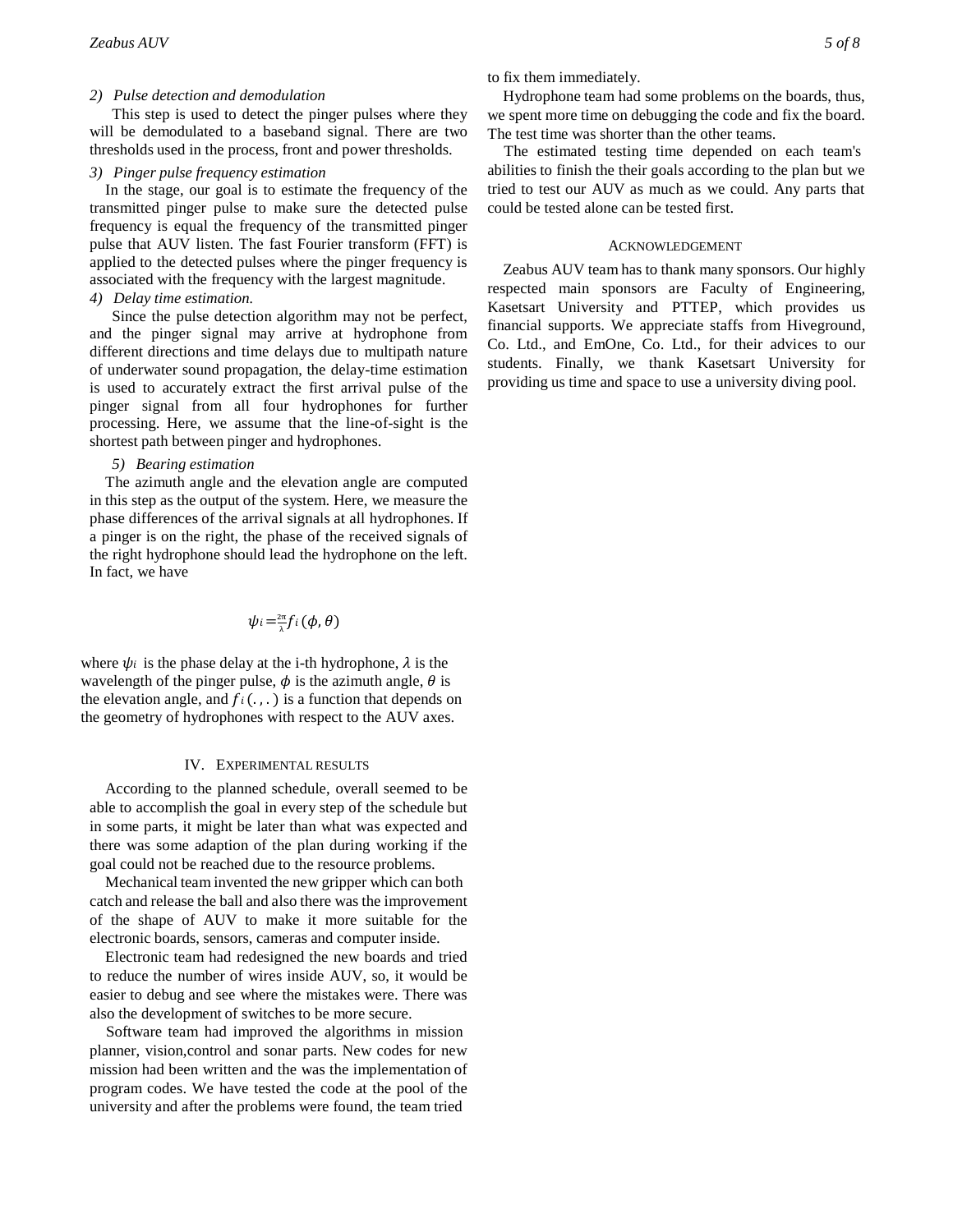# APPENDIX A COMPONENT

SPECIFICATIONS TABLE

| Component                       | <b>Vendor</b>        | Model/Type                                                        | <b>Spec</b>                                                                                                                                                                                                                                                                                                              | Cost(if<br>new) |
|---------------------------------|----------------------|-------------------------------------------------------------------|--------------------------------------------------------------------------------------------------------------------------------------------------------------------------------------------------------------------------------------------------------------------------------------------------------------------------|-----------------|
| Frame                           | Custom made          |                                                                   | - Aluminium Profile and Aluminium 6063                                                                                                                                                                                                                                                                                   | 500 USD         |
| Waterproof<br>Housing           | Custom made          |                                                                   | - Acrylic tube and Aluminium 6063                                                                                                                                                                                                                                                                                        | 1000 USD        |
| Waterproof<br>Connectors        | Teledyne,<br>Seacon  | Impulse(Teledyne), W<br>ET-CON(SEACON)                            | - Wet mateable<br>- Low cost<br>- 1 to 16 contacts<br>- New pin design removing any potential wear to the -<br>- Sealing interface<br>- Up to 20,000 psig (approx. 45,000ft/13,700m)<br>- 600 VDC with standard cable<br>- 19 amps max current (cable dependant)                                                         | 1500 USD        |
| Thruster                        | <b>Blue Robotics</b> | T <sub>200</sub>                                                  | - Max Thrust - Forward: @16V 11.2 lbf5.1 kgf<br>- Max Thrust - Reverse: $@ 16V 9.0$ lbf4.1 kgf<br>- Max Thrust - Forward: @12V 7.8 lbf 3.55 kgf<br>- Max Thrust - Reverse: $@ 12V 6.6 lbf3.0 kgf$<br>- Min Thrust:<br>0.02 lbf 0.01 kgf<br>- Rotational Speed:<br>300-3800 rev/min<br>- Operating Voltage:<br>6-20 volts | 1400 USD        |
| <b>Motor Control</b>            | <b>Blue Robotics</b> | <b>Basic ESC</b>                                                  | - Voltage:<br>7-26 volts<br>- Current:<br>30 amps (with some cooling)                                                                                                                                                                                                                                                    |                 |
| <b>High Level</b><br>Control    | Pololu               | Mini Maestro 12-<br>Channel USB Servo<br>Controller (Partial Kit) | - Channels:<br>12<br>- Baud:<br>300 - 200000 bps2<br>- Minimum operating voltage:<br>5 V<br>16 V<br>- Maximum operating voltage:<br>- Supply current:<br>40 mA3                                                                                                                                                          |                 |
| <b>Battery</b>                  | Gen ace              | Gens ace 5000mAh<br>22.2V 60C 6S1P Lipo<br><b>Battery Pack</b>    | 5000 mAh<br>- Capacity:<br>- Discharge Rate (C):<br>60<br>- Max Burst discharge Rate (C): 120<br>- Parallel (P):<br>- Voltage:<br>6S (22.2V)                                                                                                                                                                             |                 |
| <b>CPU</b>                      | Intel                | Intel <sup>®</sup> Core™ i5-<br>6260U Processor.                  | - # of Cores:<br>$\overline{c}$<br>$\overline{4}$<br>- # of Threads:<br>- Processor Base Frequency:<br>1.80 GHz<br>2.90 GHz<br>- Max Turbo Frequency:<br>- Cache:<br>4 MB SmartCache<br>- Bus Speed:<br>4 GT/s OPI<br>$-TDP:$<br>15.0 W<br>- Configurable TDP-down:<br>9.5 W                                             |                 |
| <b>Internal Comm</b><br>Network | Custom-made          |                                                                   | $\bar{\phantom{a}}$                                                                                                                                                                                                                                                                                                      | 150 USD         |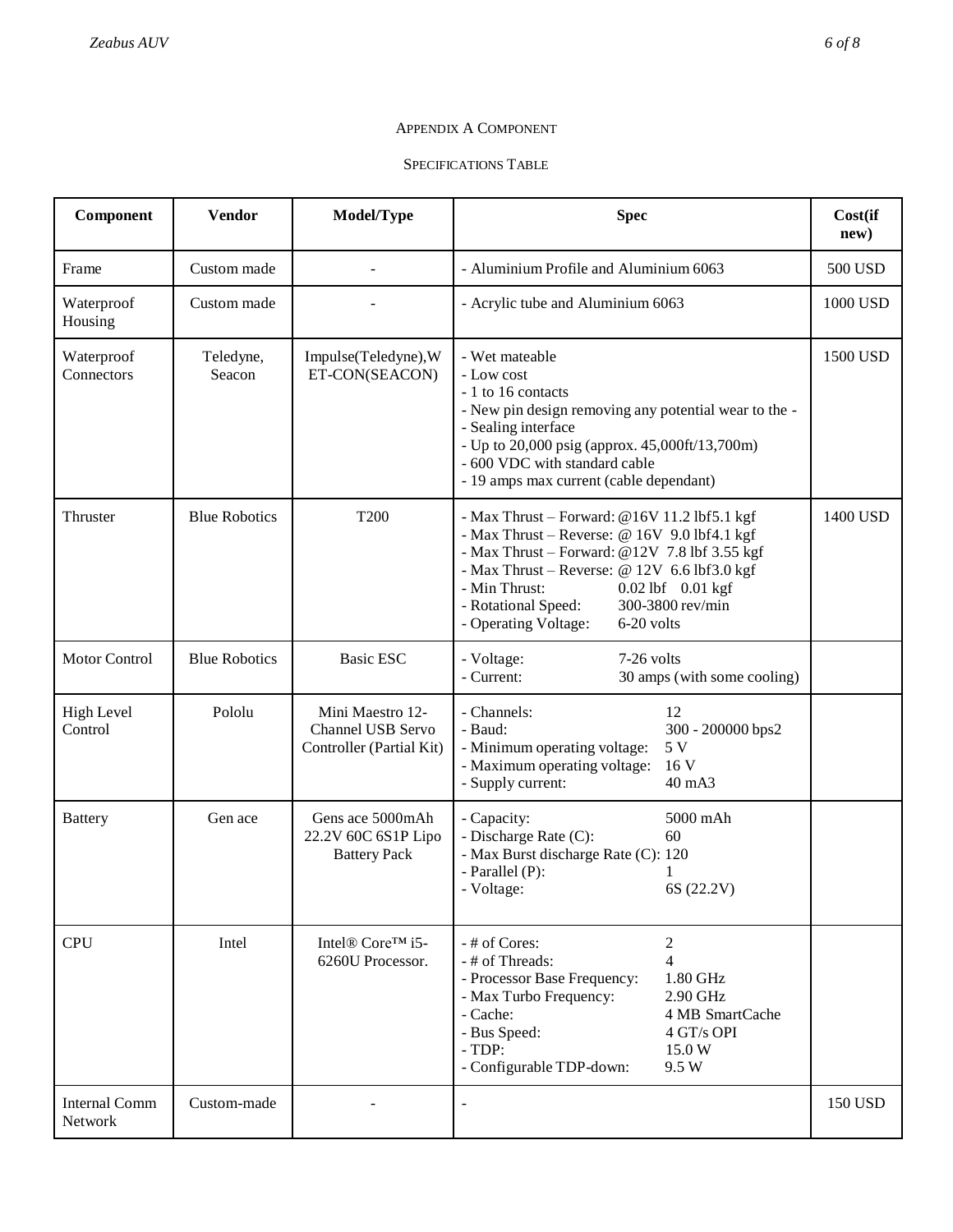| Component                                 | <b>Vendor</b>                                           | Model/Type              | <b>Spec</b>                                                                                                                                                                                                                                                                                                                                                                                                                                                                                                                                                                     | Cost(if<br>new) |
|-------------------------------------------|---------------------------------------------------------|-------------------------|---------------------------------------------------------------------------------------------------------------------------------------------------------------------------------------------------------------------------------------------------------------------------------------------------------------------------------------------------------------------------------------------------------------------------------------------------------------------------------------------------------------------------------------------------------------------------------|-----------------|
| <b>External Comm</b><br>Interface         | D-Link                                                  | <b>DGS-105</b>          | - Lan: $5 \times 10/100/1000$ Mbps Ports                                                                                                                                                                                                                                                                                                                                                                                                                                                                                                                                        | <b>20 USD</b>   |
| Programming<br>Language 1                 | $C, C++, Python$                                        |                         |                                                                                                                                                                                                                                                                                                                                                                                                                                                                                                                                                                                 |                 |
| Inertial<br>Measurement<br>Unit (IMU)     | Lord                                                    | 3DM-GX5-45              | - Position accuracy: $\pm 2$ m RMS horizontal, $\pm 5$ m<br>RMS vertical (typ)<br>- Velocity accuracy: $\pm 0.1$ m/s RMS (typ)<br>- Attitude accuracy: EKF outputs: ±0.25° RMS roll<br>and pitch, $\pm 0.8^\circ$ RMS heading (typ)<br>$\pm 0.5^{\circ}$ roll, pitch, and heading<br>- CF outputs:<br>(static, typ), $\pm 2.0^{\circ}$ roll, pitch, and heading (dynamic,<br>typ)<br>360° about all axes<br>- Attitude heading range:<br>$< 0.01^{\circ}$<br>- Attitude resolution:<br>- Attitude repeatability:<br>$0.2^{\circ}$ (typ)<br>- Calculation update rate:<br>500 Hz |                 |
| Doppler<br>Velocity Log<br>(DVL)          | Teledyne                                                |                         |                                                                                                                                                                                                                                                                                                                                                                                                                                                                                                                                                                                 |                 |
| Camera(s)                                 | <b>IDS</b> Imaging<br>Development<br>Systems GmbH       | UI-3260CP-C-HQ<br>Rev.2 | <b>CMOS</b> Color<br>- Sensor type:<br>- Shutter:<br><b>Global Shutter</b><br>- Sensor characteristic: Linear<br>- Resolution:<br>2.35 Mpix<br>1936 x 1216 Pixel<br>- Resolution $(h x v)$ :                                                                                                                                                                                                                                                                                                                                                                                    | 2000 USD        |
| Hydrophon                                 | Teledyne                                                | TC-4013                 | - Usable Frequency range: 1Hz to 170kHz<br>- Receiving Sensitivity: -211dB ±3dB re 1V/µPa<br>- TranUStting Sensitivity: 130dB ±3dB re 1µPa/V at<br>1m at 100kHz                                                                                                                                                                                                                                                                                                                                                                                                                 |                 |
| Manipulator                               | Custom-made                                             |                         |                                                                                                                                                                                                                                                                                                                                                                                                                                                                                                                                                                                 |                 |
| Algorithms:<br>vision                     | OpenCV, Our<br>algorithms                               |                         |                                                                                                                                                                                                                                                                                                                                                                                                                                                                                                                                                                                 |                 |
| Algorithms:<br>acoustics                  | Teledyne,<br>OpenCV, Our<br>algorithms                  |                         |                                                                                                                                                                                                                                                                                                                                                                                                                                                                                                                                                                                 | 20000 USD       |
| Algorithms:<br>localization and<br>mapper | ROS, Our<br>algorithms                                  |                         |                                                                                                                                                                                                                                                                                                                                                                                                                                                                                                                                                                                 |                 |
| Algorithms:<br>autonomy                   | ROS, Our<br>algorithms                                  |                         |                                                                                                                                                                                                                                                                                                                                                                                                                                                                                                                                                                                 |                 |
| Open source<br>software                   | OpenCV,<br>ROS, Github,<br>Kicad, LTspice,<br>OpenSTM32 |                         |                                                                                                                                                                                                                                                                                                                                                                                                                                                                                                                                                                                 |                 |